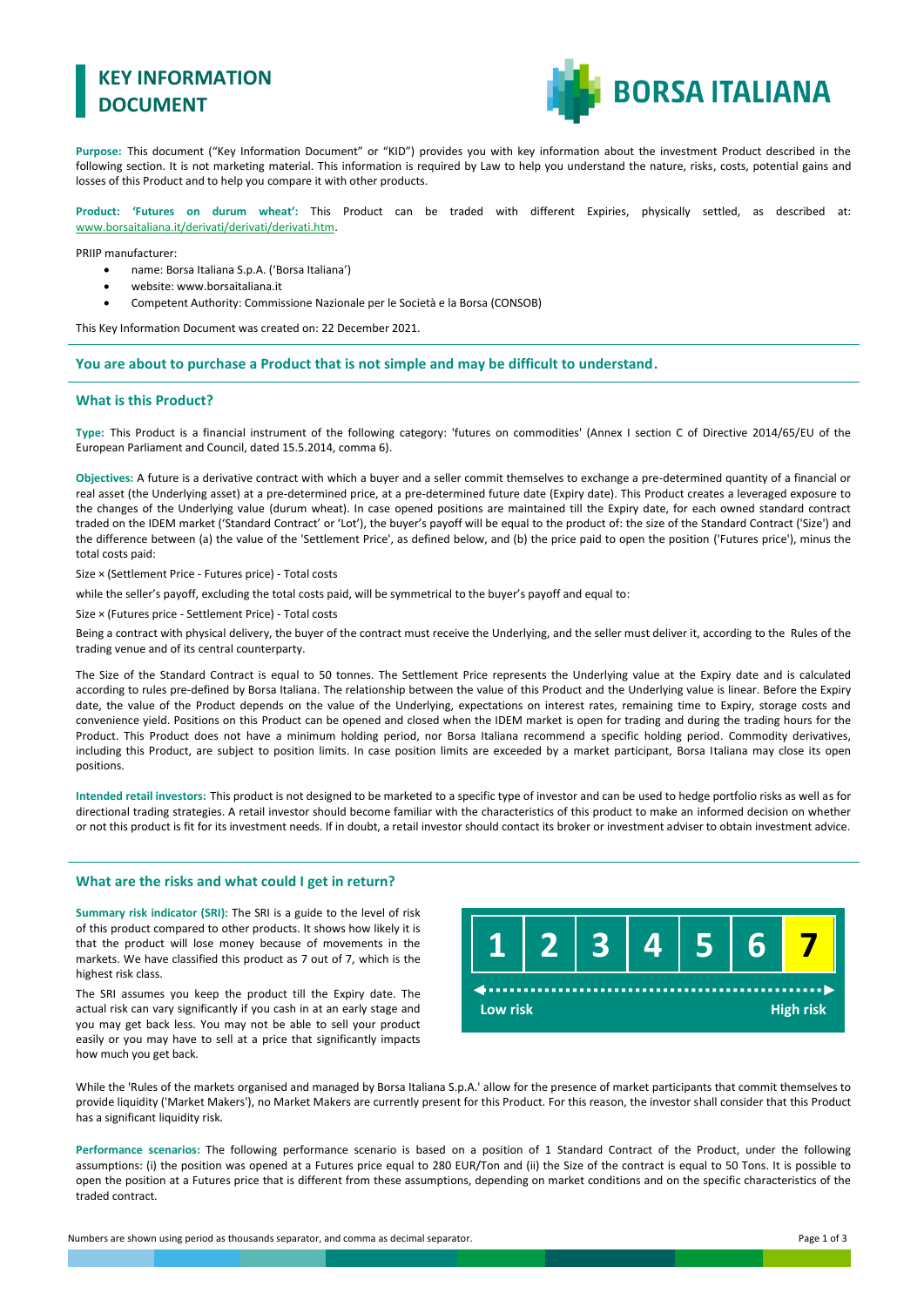

This graph illustrates how your investment could perform at the Expiry date. You can compare it with the pay-off graphs of other derivatives. The graph presented gives a range of possible outcomes at the Expiry date and is not an exact indication of what you might get back. What you get will vary depending on the value of the Underlying at the Expiry date. For each value of the Underlying at the Expiry date, the graph shows what the profit or loss of the Product would be. The horizontal axis shows the various possible values of the Underlying at the Expiry date. The vertical axis shows the profit or loss.

Buying this Product (opening a long position) holds that you think the Underlying price will increase. The buyer of this Product can have a maximum loss equal to: [ (Futures price at which the position was opened) x (Size of the contract) x (number of Standard Contracts owned) ] + (total costs paid).

Selling this Product (opening a short position) holds that you think the Underlying price will decrease. The seller of this Product can have an unlimited loss.

The graph includes the costs that are necessary to trade and clear the Product, and that are charged by Borsa Italiana and its central counterparty ('Cassa di Compensazione e Garanzia S.p.A.' or 'CC&G') to their member firms (see section 'What are the costs?'). It does not include other costs that are not directly charged by Borsa Italiana and CC&G, including the costs that you pay to your advisor or distributor. The figures do not take into account your personal tax situation, which may also affect how much you get back.

**What happens if Borsa Italiana is unable to pay out?** Borsa Italiana is not a counterparty to any transaction executed on the IDEM market and is not liable for the financial performance of either counterparty. Transactions executed on the IDEM market are guaranteed by a central counterparty (CC&G). The guarantee systems managed by CC&G are organised and managed according to existing laws and rules, and have the goal to eliminate counterparty risks, protecting buyers and sellers in case of default of the owner of positions opened by trading on the IDEM market. Detailed information on the guarantee systems organised and managed by CC&G, and on the risk management procedures triggered in case of default of one or more participants to the guarantee systems, can be requested directly to your broker or to CC&G [\(www.euronext.com/en/post-trade/ccg/contact-us\)](http://www.lseg.com/markets-products-and-services/post-trade-services/ccp-services/ccg/about-ccg-spa/contact-ccg).

### **What are the costs?**

**Assumptions:** The costs described below refer to a position of EUR 10.000 of the Underlying (the Underlying Investment) corresponding, for a contract Size equal to 50 Tons and an Underlying value equal to 280 EUR/Ton, to 0,71 Standard Contracts. In addition, described costs refer to a derivative contract with remaining time to Expiry of 1 year. Costs will vary depending on the assumptions used and on the remaining time to Expiry of the contract. The number of Standard Contracts that correspond to an Underlying Investment of EUR 10.000 can be calculated as follows:

#### EUR 10.000 / (Underlying value x Size)

The assumed return is equal to 3% of the value of the Underlying Investment (EUR 300, before costs).

**Presentation of costs:** The Reduction in Yield ('RIY') shows what impact the total costs you pay will have on the investment return you might get. The total costs take into account one-off costs to open and close your position, ongoing costs and incidental costs. The amount shown here is the total cost for the Product, if the position is held open till the Expiry date. There are no penalties for an early exit from the position. The data are estimates and may change in the future.

**Costs over time:** The costs described below refer to the fees that Borsa Italiana and CC&G apply to their members, so respectively trading firms that are members of the IDEM market, and clearing firms that are members of CC&G. The person selling you or advising you about this Product may charge you other costs. These costs are not under the control of Borsa Italiana. This person will provide you with information about these costs and show you the impact that all costs will have on your investment over time.

| Position with Underlying Investment of EUR 10.000                                             | If you cash in at Expiry |
|-----------------------------------------------------------------------------------------------|--------------------------|
| <b>Total costs</b>                                                                            | <b>EUR 47.14</b>         |
| Reduction in Yield (RIY) for a derivative contract with remaining time<br>to expiry of 1 year | 15.71%                   |